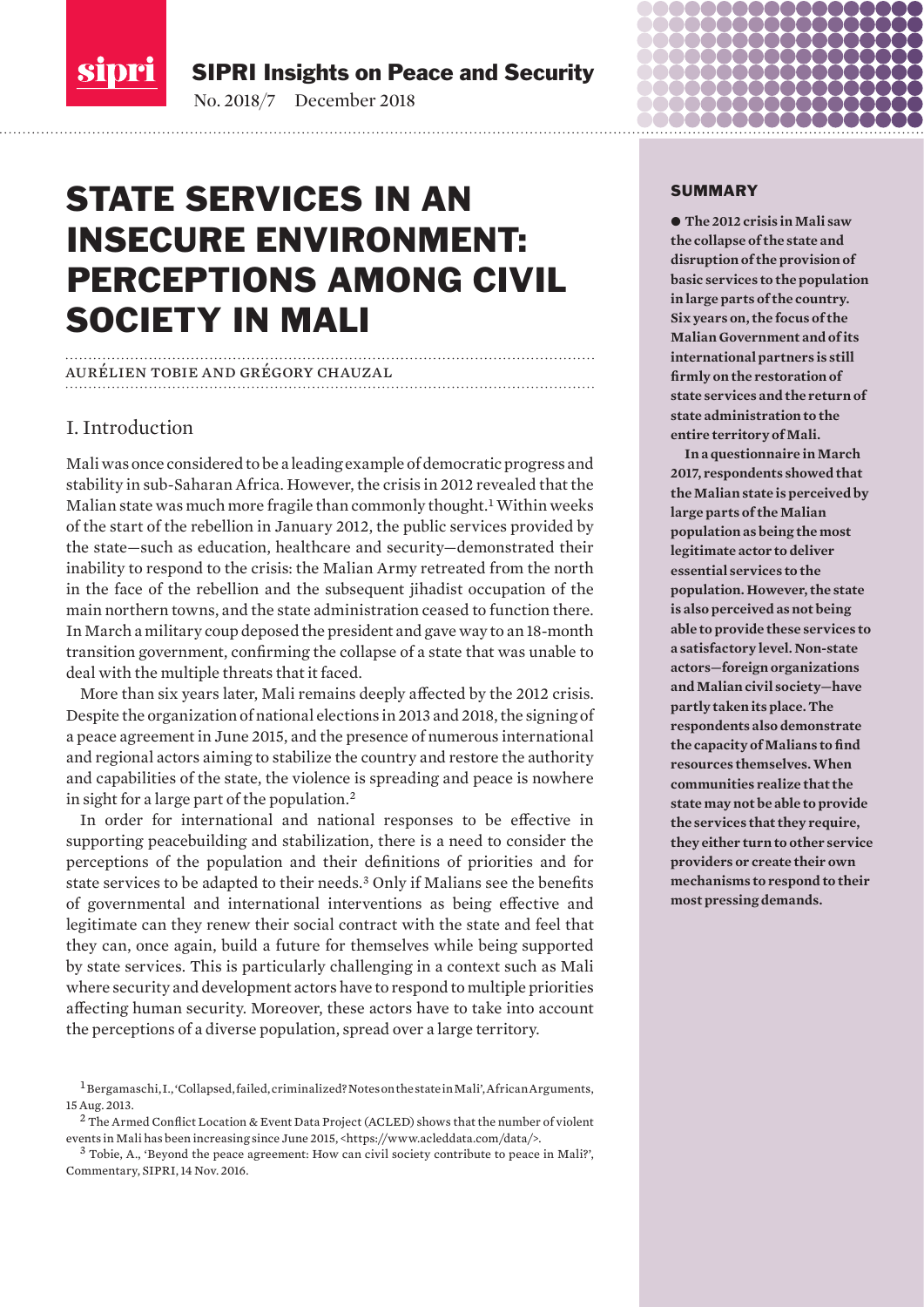<span id="page-1-0"></span>Earlier research has shown that this diversity is exemplified by regional differences in priorities for addressing human security.<sup>4</sup> These regional differences, linked to geographical and cultural diversity, make it extremely difficult for the Malian Government to design policies and programmes that suit communities across the entire territory. Needs, priorities and expectations also vary with gender and age. In this context, that earlier research concluded that Malians were likely to resort to other means, beyond the state, to access basic services.<sup>5</sup>

This paper goes further to present research into the ways in which Malians access these services, and what their expectations are of the role of the state in providing them. The paper continues in section II by outlining state services in Mali and the methodology of the research. Sections III–VII then look in turn at a different aspect of service provision. Conclusions are given in section VIII.

II. Background

### **State services and state legitimacy in Mali**

The recovery of Mali after the 2012 crisis was seen as an important objective for both its neighbours and the broader international community. The collapse of the state and its loss of control of Malian territory raised questions

> over 'ungoverned spaces' and the ability of jihadist groups to gain ground in the region.<sup>6</sup> The lack of capacity to control Mali's borders was also seen by the international community to facilitate trafficking and to be a direct threat to European security.<sup>7</sup> Finally, there was a strong sense that the Malian state had to regain its legitimacy in the eyes of a deeply affected

population.<sup>8</sup> Indeed, much of the discourse, as reflected in the 2015 peace agreement, centred on preserving national unity and territorial integrity and on supporting state institutions.<sup>9</sup>

This focus on supporting the state and rebuilding its administration translated into strategies and cooperation agreements between donor agencies (or technical and financial partners, as they are known in Mali) and the Malian Government. The emphasis on the centrality of the state in providing basic services for its citizen and organizing a strong security apparatus able to control the country's territory is supported by a growing literature and corpus of policies guiding stabilization, peacebuilding and state-building interventions.<sup>10</sup>

<sup>4</sup> Tobie, A., ['A fresh perspective on security concerns among Malian civil society'](https://www.sipri.org/publications/2017/sipri-insights-peace-and-security/fresh-perspective-security-concerns-among-malian-civil-society), SIPRI Insights on Peace and Security no. 2017/2, July 2017.

<sup>5</sup> Tobie (note 4).

<sup>6</sup> Raleigh, C. and Dowd, C., '[Governance and conflict in the Sahel's "ungoverned space"](http://dx.doi.org/10.5334/sta.bs)', *Stability: International Journal of Security and Development*, vol. 2, no. 2 (2013); and Guichaoua, Y., '[The fallacy of ungoverned spaces](https://blogs.mediapart.fr/yvan-guichaoua/blog/120213/mali-fallacy-ungoverned-spaces)', Mediapart, 12 Feb. 2013.

<sup>7</sup> Molenaar, F. and van Damme, T., *[Irregular Migration and Human Smuggling Networks in Mali](https://www.clingendael.org/sites/default/files/pdfs/irregular_migration_and_human_smuggling_networks_in_mali.pdf)*, Clingendael Conflict Research Unit Report (Clingendael Institute: The Hague, Feb. 2017).

<sup>8</sup> OECD DAC Fragile States Group, ['Concepts and dilemmas of state building in fragile situations:](https://doi.org/10.1787/journal_dev-v9-art27-en)  [From fragility to resilience'](https://doi.org/10.1787/journal_dev-v9-art27-en), *OECD Journal on Development*, vol. 9, no. 3 (2009), pp. 61–148.

<sup>9</sup> [Agreement on Peace and Reconciliation in Mali Resulting from the Algiers Process](https://photos.state.gov/libraries/mali/328671/peace-accord-translations/1-accord-paix-et-reconciliation-francais.pdf), signed 15 May 2015, finalized 20 June 2015, (in French).

<sup>10</sup> OECD DAC Fragile States Group (note 8).

*There was a strong sense that the Malian state had to regain its legitimacy in the eyes of a deeply affected population*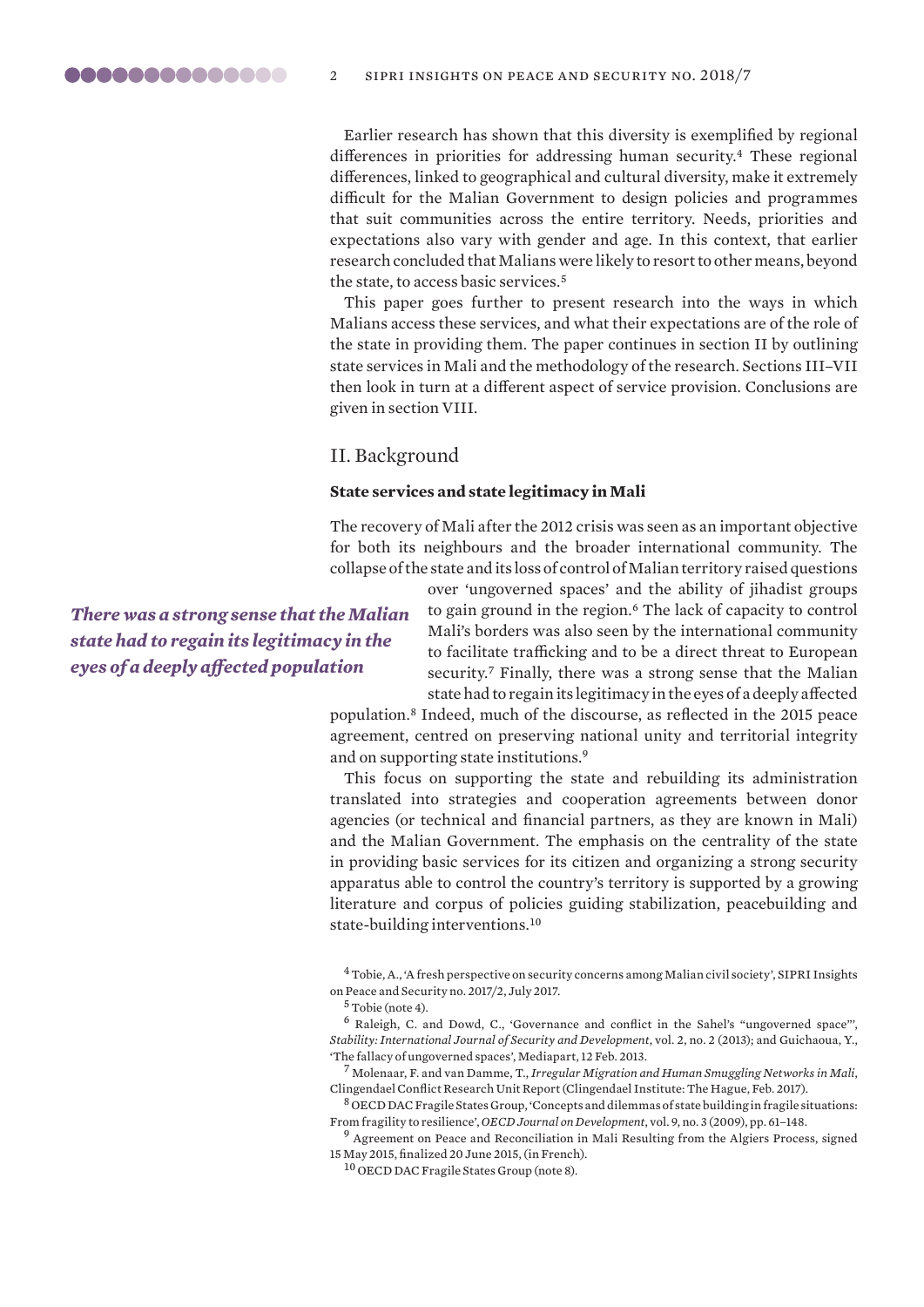<span id="page-2-0"></span>The causes of conflict have become increasingly linked to crises of state legitimacy and weak or quasi-states. Classical political theory defines two key elements of a strong state: being able to provide basic needs and services to its population and being a 'human community that (successfully) claims the monopoly of the legitimate use of violence within a given territory'.<sup>11</sup> Driven by the development of international aid and the necessity to conceptualize the interaction of this aid with national sovereignty and the role of states, the concept of 'state-building' was developed to focus on the establishment, re-establishment and strengthening of the central government. It aims to strengthen government institutions and thus create sovereign capacities such as the fundamental claim to monopoly of the legitimate use of force.<sup>12</sup> Beyond the security sector, state-building also focuses on the delivery of basic services, which are seen as essential to strengthening the legitimacy of the state in the eyes of the population.<sup>13</sup>

### **Methodology**

The analysis presented here draws on the project 'Building a sustainable peace in Mali: Civil society contributions to security policies', conducted by SIPRI and the National Civil Society Coalition for Peace and the Fight against the Proliferation of Light Weapons (Coalition Nationale de la Société Civile pour la Paix et la Lutte contre la Prolifération des Armes Légères, CONASCIPAL). As part of this project, a questionnaire about civil society perceptions of security issues, designed by SIPRI and Malian academics, was distributed in March 2017.<sup>14</sup> This questionnaire built on and used the same data-collection methodology as an earlier one, distributed in October 2016.

The new questionnaire looked in more depth at some specific aspects highlighted by the analysis of the first questionnaire.<sup>15</sup> A first section of the questionnaire covered perceptions of security among the respondents, in order to evaluate changes since the previous questionnaire. Other sections investigated the respondents' satisfaction with provision of public services. These services, collectively, had been identified by SIPRI and CONASCIPAL as contributing to the human security of Malians on the basis of previous interactions with the same respondents. The analysis of the earlier questionnaire had indicated that access to water, justice, education, food security, healthcare and the ability to move freely were all considered by Malians to be part of a broader concept of security.

The questionnaires were distributed to 110 respondents who were part of a network of civil society actors established by SIPRI and CONASCIPAL

 $15$  Tobie (note 4).

<sup>11</sup> Weber, M., 'Politics as a vocation', eds H. H. Gerth and C. Wright Mills, *From Max Weber: Essays in Sociology* (Routledge & Kegan Paul: London, 1970), p. 78.

<sup>12</sup> Von Bogdandy, A. et al., ['State-building, nation-building, and constitutional politics in post](http://www.mpil.de/files/pdf2/mpunyb_bogdandyua_9_579_613.pdf)[conflict situations: Conceptual clarifications and an appraisal of different approaches'](http://www.mpil.de/files/pdf2/mpunyb_bogdandyua_9_579_613.pdf), *Max Planck Yearbook of United Nations Law*, vol. 9 (Martinus Nijhoff: Leiden, 2005), p. 584.

<sup>13</sup> Organisation for Economic Co-operation and Development (OECD), *[Service Delivery in Fragile](http://www.oecd.org/dac/governance-peace/conflictfragilityandresilience/docs/40886707.pdf)  [States: Key Concepts, Findings, and Lessons](http://www.oecd.org/dac/governance-peace/conflictfragilityandresilience/docs/40886707.pdf)*, OECD Development Assistance Committee Discussion Paper (OECD: Paris, 2008).

<sup>&</sup>lt;sup>14</sup> For an overview of the project see <https://www.sipri.org/research/conflict-and-peace/ africa/mali>.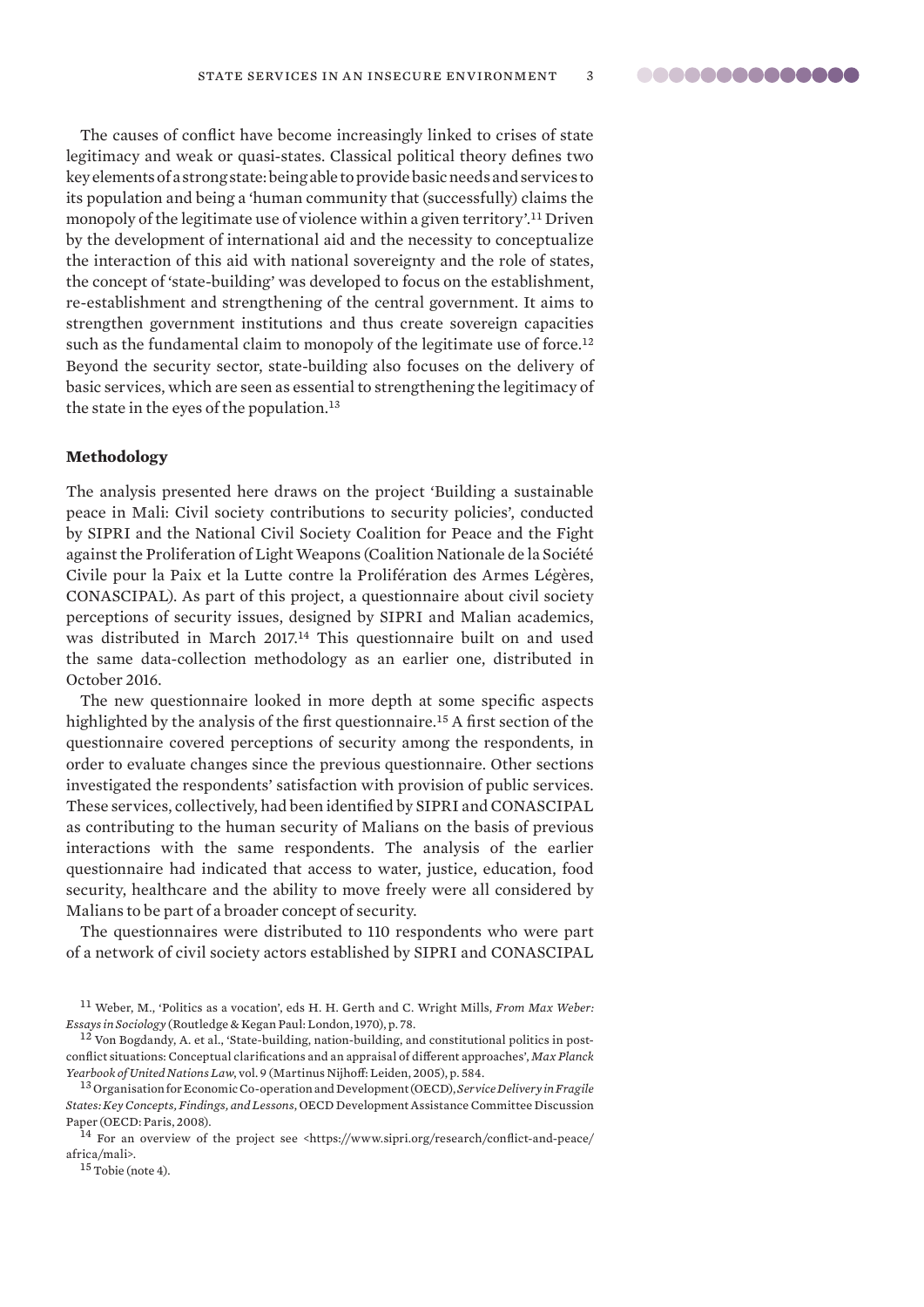

**Figure 1.** Perceptions of the security situation in Mali, by zone, March 2017

The graph shows responses to the question 'Since the previous survey, in October 2016, would you say that the security situation in your commune has (*a*) deteriorated, in October 2016. This network has 108 members who work in 36 Monitoring Groups for Peace and Security (MGPSs). Each MGPS is composed of a youth representative, a women's representative and a local community leader. Each member of an MGPS had been designated by his or her own community. Collectively, they cover the 10 regions of Mali and represent the diversity of Malian civil society in terms of age, gender and locality. An additional two respondents were regional facilitators of the MGPSs.

The sample for this study included 40 women and 36 youths (defined as people under 35 years of age). Regionally, 50 of the respondents

came from the North zone (the regions of Gao, Kidal, Ménaka, Taoudeni and Timbuktu), 30 from the Central zone (the regions of Mopti and Ségou) and 30 from the South zone (the regions of Kayes, Koulikoro and Sikasso and the district of Bamako).

As well as analysing the questionnaire responses, reports from additional focus groups held by each MGPS were taken into consideration. These focus groups brought together residents of the area covered by the MGPS and provided insights through discussion of open-ended questions related to this study. In mid November 2017 at a conference organized by SIPRI and CONASCIPAL in Bamako, the main conclusions were presented to, and validated by, a selection of MGPS members and regional facilitators.

While the sample size is not large enough to allow for thorough quantitative analysis, the results give an insight into civil society perceptions of security in Mali. In addition to presenting a national picture of security perceptions, the methodology employed allows the results to be disaggregated using a number of factors. By carefully selecting the participants of this study to reflect the diversity of Malian civil society, its analysis can highlight differences between men and women, youths and non-youths, and the different zones.

Drawing on the results of the questionnaire and the interactions with respondents at the subsequent meetings, this paper presents four main areas of analysis. First, perceptions of the civil society actors about the evolution and impact of the levels of violence in Mali are described in sections III and IV. While direct violence is not the only factor of insecurity, it remains the most prevalent threat to stability. Section V then studies the role of the state in responding to basic needs of the population—in terms of security, but also in terms of social services essential to ensure a decent life for most of the population. Section VI compares this demand for services with respondents' satisfaction with their delivery, and the type of service provider considered legitimate and reliable. Finally, section VII describes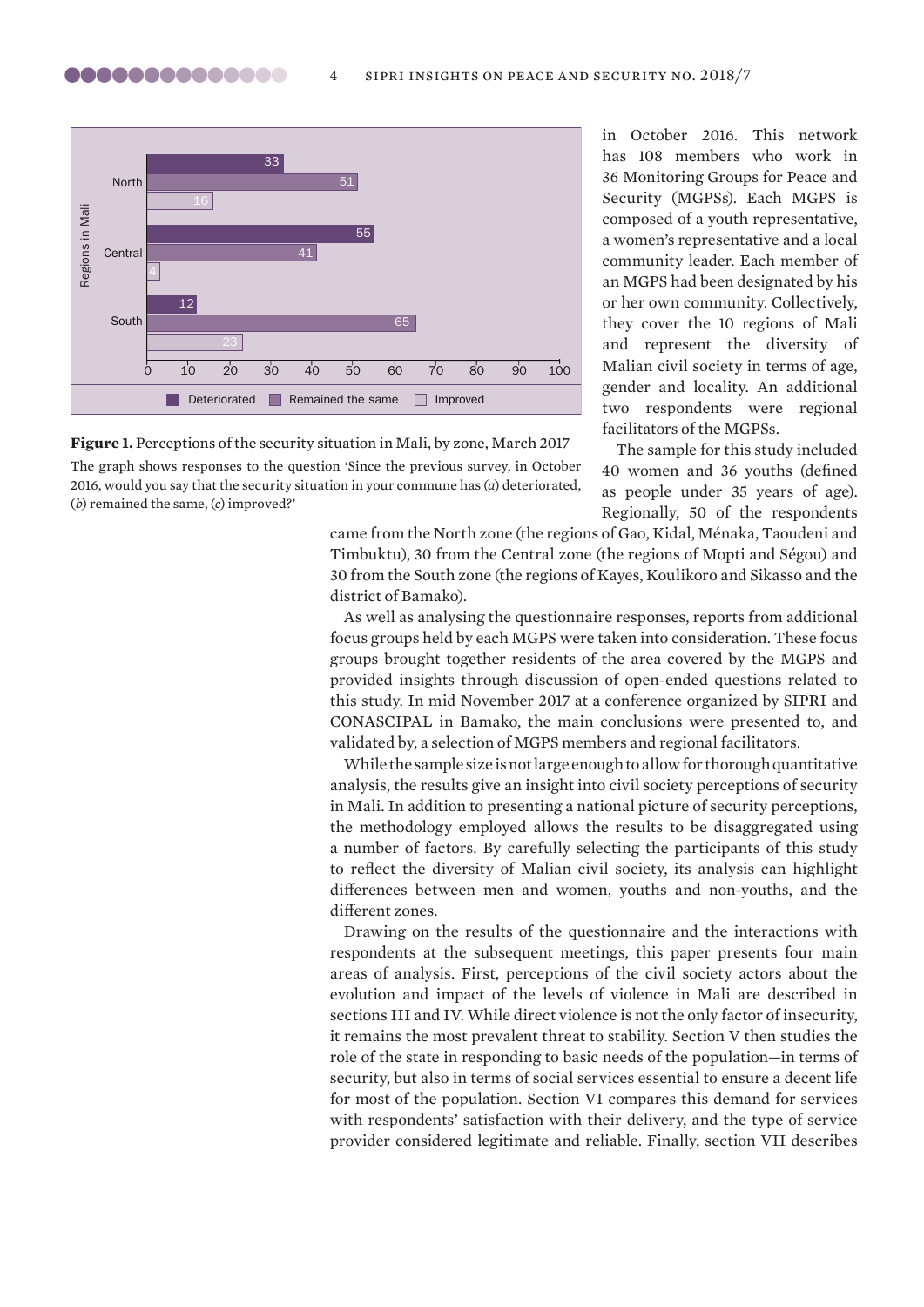88888888888888

<span id="page-4-0"></span>how, in many cases, individuals and communities have had to adapt and find strategies to ensure basic levels of security themselves.

### III. Perceptions of insecurity

Respondents were asked to give their assessment of the general security situation in their locality (see figure 1). Majorities in both the North and the South felt that the level of insecurity remained the same. The South has been the area least affected by insecurity, as it is, in practice, the only zone that is effectively controlled by the central government in Bamako, while the North has been the focus of most violence. In Central Mali, however, a majority indicated that the security situation had deteriorated since October 2016. This confirmed earlier analysis of a geographical shift in the crisis zone, which was previously thought to be confined to the North.<sup>16</sup> The Central regions of Mopti and Segou are increasingly affected by the violence.

At the time of the questionnaire, the country had indeed seen an increase in attacks, and March 2017 was the most violent month since early 2013.<sup>17</sup> A key factor was the merging in that month of the armed groups Ansar Dine, al-Murabitoun, the Macina Liberation Front and al-Qaeda in the Islamic Maghreb to form Jama'at Nusrat al-Islam wal Muslimeen (Group to Support Islam and Muslims). This merger widened the former groups' spheres of influence, so the new group both retained strong positions in Kidal, Gao and Timbuktu and was able to carry out more frequent attacks in Mopti and Segou. Furthermore, it was reported in March 2017 that 10 000 people had been displaced in Segou and Mopti following inter-community conflict in February.<sup>18</sup>

The lack of an effective state presence in Central Mali in the 12 months before the distribution of the questionnaire had allowed armed groups to fill the security vacuum and inter-community tensions had reached a dangerous peak. According to a Senegalese general who served with the United Nations

Multidimensional Integrated Stabilization Mission in Mali (MINUSMA), 'The main risk is the complete collapse of the administration and public services. In all the "liberated zones" from which the French troops chased the jihadists, the state has not come back'.<sup>19</sup> While insecurity in the Central zone is directly linked to the conflict in the North, it is also a result of the long history of tensions between

*The lack of an effective state presence allowed armed groups to fill the security vacuum and inter-community tensions have reached a dangerous peak*

communities over the control of natural resources, ethnic tensions between pastoralists and farmers, and frustrations with the Malian Government.<sup>20</sup> The creation of proxy militias in response to repeated uprisings throughout

<sup>17</sup> Wigmore-Shepherd, D., '[Mali–March 2017 update'](http://www.crisis.acleddata.com/mali-march-2017-update/), Armed Conflict Location & Event Data Project (ACLED), 11 Apr. 2017.

<sup>18</sup> UN Office for the Coordination of Humanitarian Affairs, 'Mali: Population movements related [to armed conflict and intercommunity violence](https://reliefweb.int/sites/reliefweb.int/files/resources/mali_snapshot_en_20170407_0.pdf)', Mar. 2017.

<sup>19</sup> Werly, R., ['Au Mali, l'écroulement de l'Etat inquiète'](https://www.letemps.ch/monde/2017/11/14/mali-lecroulement-letat-inquiete) [In Mali, the collapse of the state causes concern], *Le Temps* (Geneva), 14 Nov. 2017 (author's translation from French); and International Crisis Group (ICG), '[The Sahel: Mali's crumbling peace process and the spreading jihadist threat](https://www.crisisgroup.org/africa/west-africa/mali/sahel-malis-crumbling-peace-process-and-spreading-jihadist-threat)', 1 Mar. 2017.

<sup>20</sup> Tobie, A., ['Central Mali: Violence, local perspectives and diverging narratives'](https://www.sipri.org/sites/default/files/2018-02/sipriinsight_1713_mali_3_eng.pdf), SIPRI Insights on Peace and Security no. 2017/5, Dec. 2017; and Diallo, O. A., ['Ethnic clashes, jihad, and insecurity](https://doi.org/10.1080/10402659.2017.1344529)  [in central Mali'](https://doi.org/10.1080/10402659.2017.1344529), *Peace Review*, vol. 29, no. 3 (2017), pp. 299–306.

<sup>16</sup> Tobie (note 4), p. 6.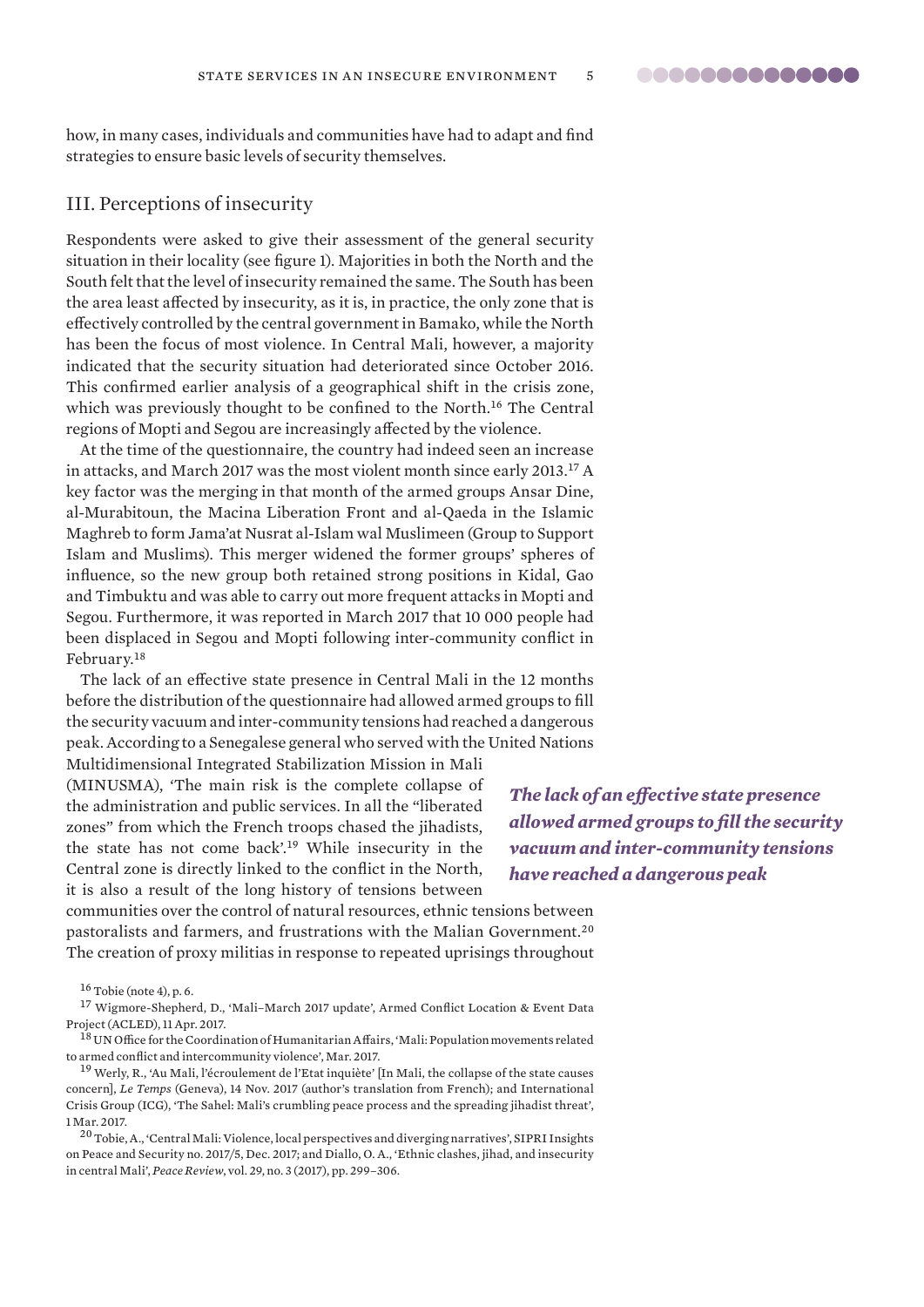### <span id="page-5-0"></span>**Box 1.** International interventions in Mali

#### *United Nations Multidimensional Integrated Stabilization Mission in Mali (MINUSMA)*

As an integrated mission, one of MINUSMA's four objectives is 'assisting the reestablishment of State authority, the rebuilding of the security sector, and the promotion and protection of human rights in that country'. MINUSMA was launched on 1 July 2013.

### *European Union Training Mission Mali (EUTM Mali)*

EUTM is the European Union's support to the training of the Malian armed forces to improve their capabilities under the control of the political authorities. It was created in January 2013.

*European Union Common Security and Defence Policy Mission in Mali (EUCAP Sahel Mali)* EUCAP Sahel Mali is a civilian mission of the European Union, launched on 15 January 2015, to assist the internal security forces to reassert the government's authority over the whole of the country.

### *G5 Sahel*

The G5 Sahel was established in February 2014 by Burkina Faso, Chad, Mali, Mauritania and Niger to, among other things, 'provide a strategic intervention framework to improve the living conditions of the population'. The focus of the G5 has been, so far, on operationalizing a G5 joint force that brings together the defence forces of the member states to conduct joint operations across borders.

### *Operation Barkhane*

Operation Barkhane was launched in August 2014 as the military component of France's strategy for the Sahel.

*Sources*: MINUSMA, ['About MINUSMA](https://minusma.unmissions.org/en/about-minusma)'; [EUTM Mali;](http://eutmmali.eu/en/eutm-mali-mission/) [EUCAP Sahel Mali;](https://eeas.europa.eu/csdp-missions-operations/eucap-sahel-mali_fr) [G5 Sahel](https://g5sahel.org), and French Ministry of the Armed Forces, '[Opération Barkhane'](https://www.defense.gouv.fr/operations/barkhane/dossier-de-presentation/operation-barkhane).

> Mali's history and the discourse around community identity to promote selfdefence groups led to an increased militarization of communities in Central and Northern Mali, which has been even more pronounced since the 2012 crisis.<sup>21</sup>

### IV. Responses to insecurity

The increase in insecurity in the Central and North zones and the difference in perceptions in the South imply that differentiated approaches are needed to respond to the needs of each zone. A number of international interventions focus on the building of strong public institutions, the rule of law and the demilitarization of society, such as the European Union (EU) Mission in Mali (EUCAP Sahel Mali), the EU Training Mission Mali (EUTM Mali) and MINUSMA (see box 1). Others have also opted to intervene directly, either in coordinating regional forces (the G5 Sahel, with joint operations between Sahelian armed forces) or in support of the Malian armed forces (France's Operation Barkhane). Yet, to date, large portions of the territory and population in the North and Central zones remain under the volatile control of different armed groups. For example, in December 2017 the Malian Government had to reschedule local elections for the second time, citing security risks.<sup>22</sup>

<sup>21</sup> International Crisis Group (ICG), *[Central Mali: An Uprising in the Making?](https://www.crisisgroup.org/africa/west-africa/mali/central-mali-uprising-making)*, Africa Report no. 238 (ICG: Brussels, 6 July 2016).

<sup>22</sup> Kestler-D'Amours, J., '[Election delay sends "bad signal" for Mali stability](http://www.aljazeera.com/amp/news/2017/11/election-delay-sends-bad-signal-mali-stability-171128152200930.html)', Al Jazeera, 3 Dec. 2017.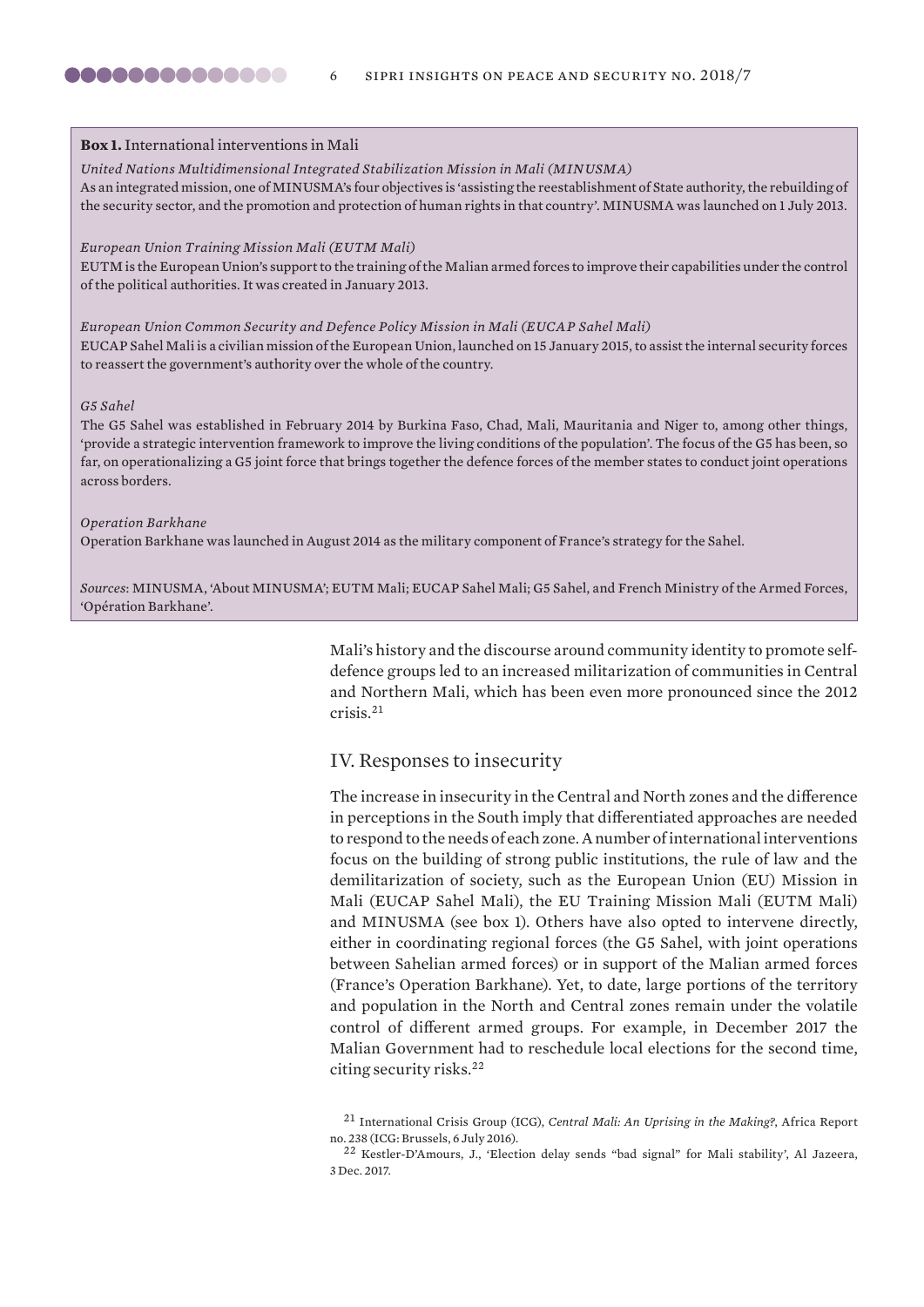While the Central and North zones were experiencing high levels of violence in March 2017, the population in the South might have had a different perception of the conflict and be likely to express different opinions on the urgency of the situation or the need to resort to specific measures to stabilize the country. The first survey, in October 2016, had suggested that the opinions of Malians were diverging on the need for and relevance of the presence of external security actors on Malian territory.<sup>23</sup> Indeed, as the second survey shows, while there has been an almost unanimous demand for the presence of more security actors on the ground, there



**Figure 2.** Perceptions of the security provision of international forces, by zone, March 2017

The graph shows responses to the question 'Would you say that international forces such as MINUSMA or Operation Barkhane are a source of security for you?'

are substantial regional differences in the types of actor required.

Respondents were asked to give their assessment of the security provision of international forces (see figure 2). Respondents in the Central and South indicated that they do not wish to see more troops from external interventions deployed in their regions. According to two-fifths of respondents in Central Mali, the presence of international forces such as MINUSMA and Operation Barkhane has not increased security for them, which implies that there is potential for these operations to improve. These respondents asked for the presence of state security actors to be reinforced, including by the Malian armed forces, National Guard and police. In contrast, a large majority of respondents in the North were positive about the contribution of forces such as MINUSMA and Operation Barkhane, and there was high demand for more troops to be deployed in these operations.

This is consistent with the findings from the October 2016 questionnaire. The respondents had indicated then that, while Malians directly in contact with MINUSMA could see the benefits of its presence in terms of economic or social services provided to the population, others more removed from the UN bases held a more political (and often critical) view of its very presence on Malian soil.

While this clearly shows that there are regional differences, the 2012 crisis affected most people in Mali, directly or indirectly. Although less visible in the South, the crisis has had a deep impact on the population in every region. Reflecting this, most respondents, in all three zones, defined themselves as a direct or indirect victim of conflict (see figure 3). A further illustration of the destabilizing effects on daily life is the fact that almost half of respondents from the North and Central zones reported having to quit their job due to the crisis (see figure 4). Even in the relative stability of the South, this still applied to one-fifth of respondents.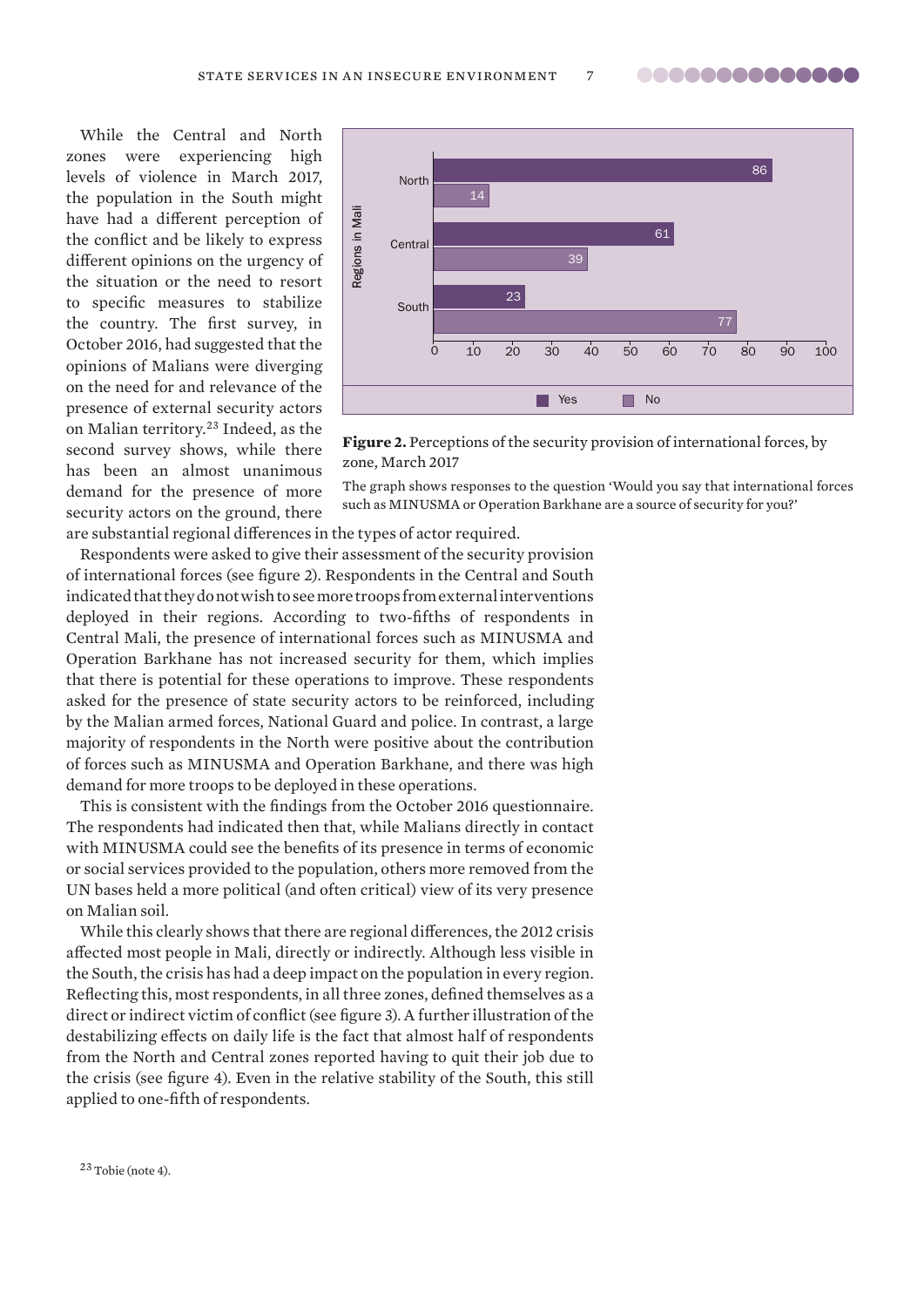

**Figure 3.** Perceptions of being a victim of the conflict, by zone, March 2017 The graph shows responses to the question 'Would you define yourself as a victim of conflict, whether direct or indirect?'



### **Figure 4.** Loss of jobs due to the conflict, by zone, March 2017

The graph shows responses to the question 'Have you had to quit your job since the conflict began?'

The violence has had destabilizing effects on the economic well-being of Malians. Social safety nets have been under duress, and Malians have had to resort to other means to fulfil basic needs. It is therefore not surprising that most respondents from the North and Central zones had received help from non-state actors during the previous year, of which over two-third came from non-governmental organizations (NGOs). Respondents in the South received less support and more of it came from the diaspora. Indeed, in West Africa as a whole, remittances from citizens resident abroad have been increasing in recent years, and they play a growing role in the development of the region.<sup>24</sup> Remittances to Mali from migrant workers around the world totalled \$806 million in 2016 and it is estimated that they could have reached \$1 billion in 2017.<sup>25</sup> This is a significant amount, representing 7 per cent of Mali's gross domestic product.

# V. Local demand for state services

Respondents agreed that the Malian state is primarily responsible for the financing of essential public functions, including basic social services such as education,

healthcare, water, security and justice. Respondents were asked the question 'Who should finance the following services?' For each service, respondents could choose one or more of four answers: (*a*) the state (including decentralized services), (*b*) Malian civil society organizations (CSOs), (*c*) foreign private organizations (e.g. NGOs) and (*d*) religious organizations. For each service, the state always came in first position, albeit with a wide difference between the sectors considered: for example, 54 per cent for food security and 80 per cent for security and justice.

<sup>24</sup> African Development Bank Group, ['Remittances from West Africa's diaspora: Financial and](https://www.afdb.org/en/blogs/measuring-the-pulse-of-economic-transformation-in-west-africa/post/remittances-from-west-africas-diaspora-financial-and-social-transfers-for-regional-development-14614/)  [social transfers for regional development](https://www.afdb.org/en/blogs/measuring-the-pulse-of-economic-transformation-in-west-africa/post/remittances-from-west-africas-diaspora-financial-and-social-transfers-for-regional-development-14614/)', 31 Aug. 2015.

<sup>25</sup> International Fund for Agricultural Development (IFAD), '[The Malian diaspora invests to](https://www.ifad.org/web/latest/story/asset/39640148)  [offer young people a better future at home'](https://www.ifad.org/web/latest/story/asset/39640148), 23 Nov. 2017.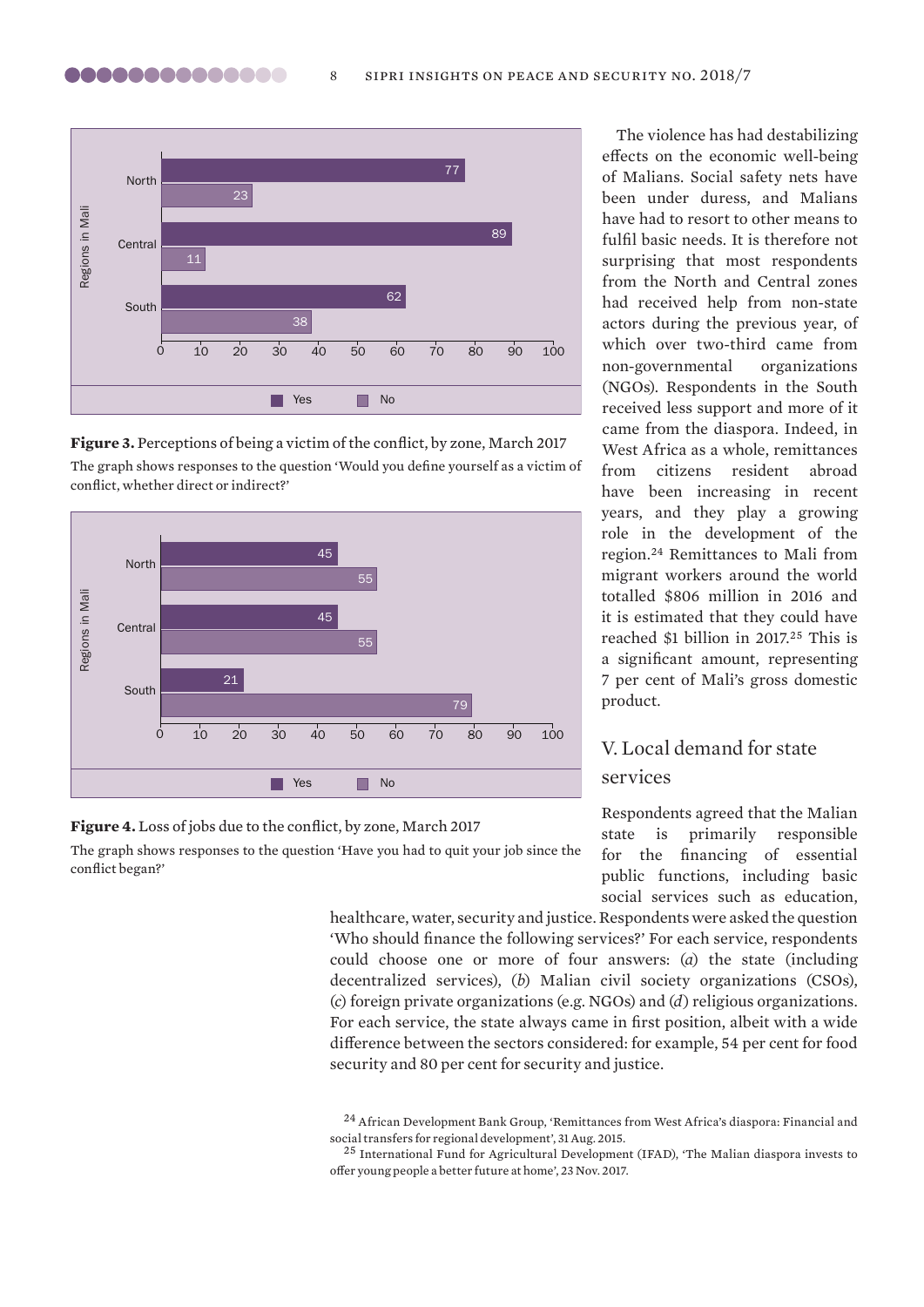..............

<span id="page-8-0"></span>The provision of these services is considered a basic human right. Given the supposed anti-state sentiments in the North and Central zones, it is remarkable that around 80 per cent of respondents in each of the three zones saw the state as the primary, legitimate provider of security and justice. However, increased state presence in the North has often been received with suspicion. For example, the Special Programme for the Peace, Security and Development of Northern Mali (Programme spécial pour la paix, la **Table 1.** The state as the preferred provider of services, by gender and age group, March 2017

| Service       | Females | Males | Youths | Non-youths | Total |
|---------------|---------|-------|--------|------------|-------|
| Education     | 75      | 76    | 66     | 79         | 75    |
| Food security | 47      | 58    | 47     | 58         | 54    |
| Healthcare    | 65      | 67    | 60     | 70         | 66    |
| Justice       | 79      | 81    | 66     | 87         | 80    |
| Security      | 73      | 85    | 69     | 87         | 80    |
| Transport     | 63      | 72    | 67     | 79         | 69    |
| Water         | 63      | 67    | 62     | 66         | 65    |

*Note*: Figures are shares (%) of respondents who chose the state in response to the question 'Who should finance the following services?'

sécurité et le développement du Nord Mali, PSPSDN), which is supposed to deploy development services alongside an increased presence of state security forces, has largely been perceived as a way for the government to impose its rule, rather than respond to demands.<sup>26</sup> This duality of expectation and suspicion is key to understanding the demand of Malians for state presence. While the return of state services has a prominent place in the expectations of Malians, it is qualified: the state should provide the services required of it in a way that the recipients see as fair and legitimate, rather than imposing them from Bamako onto the regions.

While there is a common understanding that the Malian state should be the primary supplier of these strategic services, the perceived level of state responsibility differs by gender: in general, men tend to rate state responsibility slightly higher than women (see table 1). This difference is even bigger between the answers of youths and non-youths: the latter deem the state's responsibility higher than the former.

The questionnaire also included questions on the best level for decision making, as the issue of decentralization is important in Mali. Initiated in the 1990s, the process of decentralization is regularly debated in the context of the recurring crises. Closer proximity to the decision-making process is sometimes seen as a way to adapt services to local needs and demands. Since the reaffirmation of the democratic nature of the Malian state in the 1990s, numerous attempts have been made to enhance decentralization. The transfer of competencies to local administrative units—the regions, *cercles* and communes—has not been followed by the transfer of resources, leading to a mismatch between the official responsibilities of the administrative units and their ability to deliver services.<sup>27</sup> Nonetheless, decentralization has remained a central concept for reform in Mali for successive governments.

However, respondents' preferences for national or decentralized service provision seem to depend on the sector considered: while most respondents were in favour of a nationalized justice system, most preferred transport,

<sup>&</sup>lt;sup>26</sup> Ag Youssef, I. et al., Etude sur les stratégies de développement économique et social des régions nord du Mali (Tombouctou, Gao, Kidal) [Study on the economic and social development strategies for Northern Mali], Report by the Presidency of the Malian Republic, Mar. 2012 (in French).

<sup>27</sup> Baudais, V., *Les trajectoires de l'Etat au Mali* [Trajectories of the state in Mali] (L'Harmattan: Paris, 2016).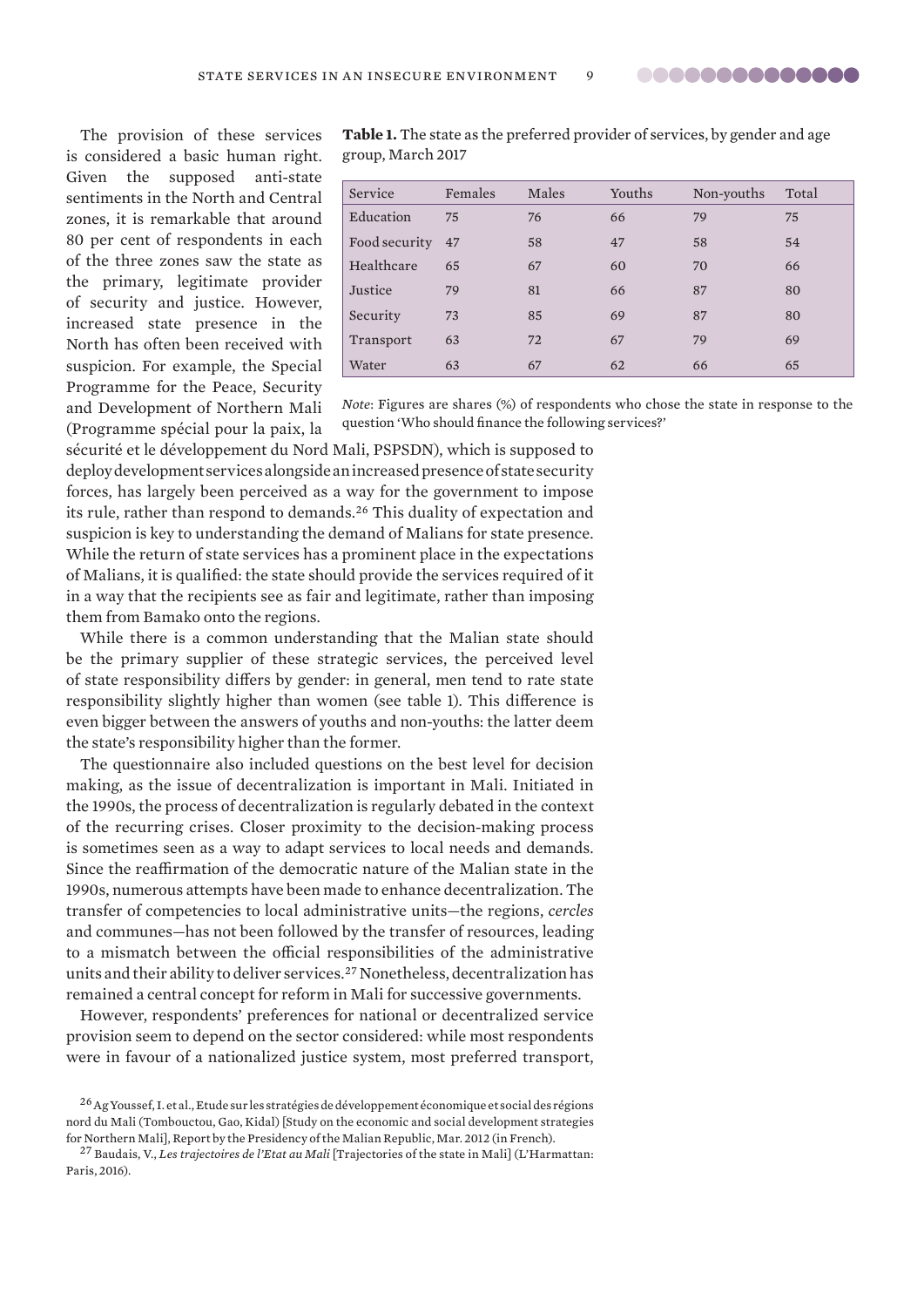|               | Region |         |       | National |
|---------------|--------|---------|-------|----------|
| Service       | North  | Central | South | total    |
| Education     | 45     | 50      | 56    | 49       |
| Food security | 66     | 66      | 66    | 66       |
| Healthcare    | 66     | 55      | 56    | 60       |
| Justice       | 40     | 43      | 25    | 37       |
| Security      | 52     | 54      | 46    | 49       |
| Transport     | 61     | 66      | 54    | 60       |
| Water         | 72     | 71      | 62    | 69       |

**Table 2.** Preferences for decentralization of services, by region, March 2017

*Note*: Figures are shares (%) of respondents who chose decentralization in response to the questions 'Should the proposed public policy be national or decentralized?'

water, healthcare and food security to be decentralized (see table 2). Preferences for education and security were less clear-cut and varied by region, with the South often standing out: respondents in the South tended to favour the nationalization of security policies, whereas those in the North and Central zones wanted them to be decentralized. On the question of education, the opposite pattern appeared: most of the respondents in the South wanted this to be decentralized, whereas those in the North and Central zones wanted a

national policy. This may be due to the fact that education is considered a strong vector of integration in Mali and is seen as one of the main instruments for fostering national cohesion. The lack of educational infrastructure in the North, including the absence of a university, has been seen as an obstacle to the development of the regions there.<sup>28</sup>

### VI. Perceptions of the state's ability to deliver basic services

Although the state remained the primary actor responsible for the provision of essential services in the eyes of the questionnaire respondents, the detailed responses highlight the fact that state services may not meet expectations. Consequently, Malians resort to other ways of meeting these needs.

The respondents made it clear that they were suffering from poor service provision: when asked to rate their satisfaction with healthcare, education, water and transport, they rated the sectors as 'unsatisfactory' (with a median score of around 2 on a scale from 1 to 4; see figure 5). The security sector received the lowest average score (1.79 nationally).

There were not wide differences in perceptions across zones regarding satisfaction with the various service sectors. The overall level of satisfaction across the country was low. The biggest regional differences were for transport and security: in both cases, respondents from the South reported being more satisfied than those from the North and Central zones. The overall satisfaction with services in the North and Central zones is surprising as it is usually assumed that these regions are more deprived of basic services than the South.<sup>29</sup>

When asked who should provide services such as education, healthcare, water, food security and transport, respondents agreed that the Malian state is in need of substantial (foreign) financial support in this regard. Even if the state was seen as being primarily responsible for these services, foreign

<sup>28</sup> Institut Malien de Recherche Action Pour la Paix (IMRAP) and Interpeace, *[Autoportrait du](https://www.humanitarianresponse.info/sites/www.humanitarianresponse.info/files/documents/files/imrap_-_paix_au_mali.pdf)  [Mali: Les obstacles à la paix](https://www.humanitarianresponse.info/sites/www.humanitarianresponse.info/files/documents/files/imrap_-_paix_au_mali.pdf)* [A self portrait of Mali: Obstacles to peace] (IMRAP: Bamako, Mar. 2015).

<sup>29</sup> International Committee of the Red Cross (ICRC), '[Mali: Access to health care remains](https://www.icrc.org/eng/resources/documents/update/2013/11-28-mali-health-care-in-danger.htm)  [challenging in the north'](https://www.icrc.org/eng/resources/documents/update/2013/11-28-mali-health-care-in-danger.htm), Operational Update no. 10/2013, 28 Nov. 2013; and UN Office for the Coordination of Humanitarian Affairs, '[Humanitarian bulletin: Mali](https://reliefweb.int/sites/reliefweb.int/files/resources/BulletinHumanitaire_Mali_20160531_EN.pdf)', Apr.–May 2016.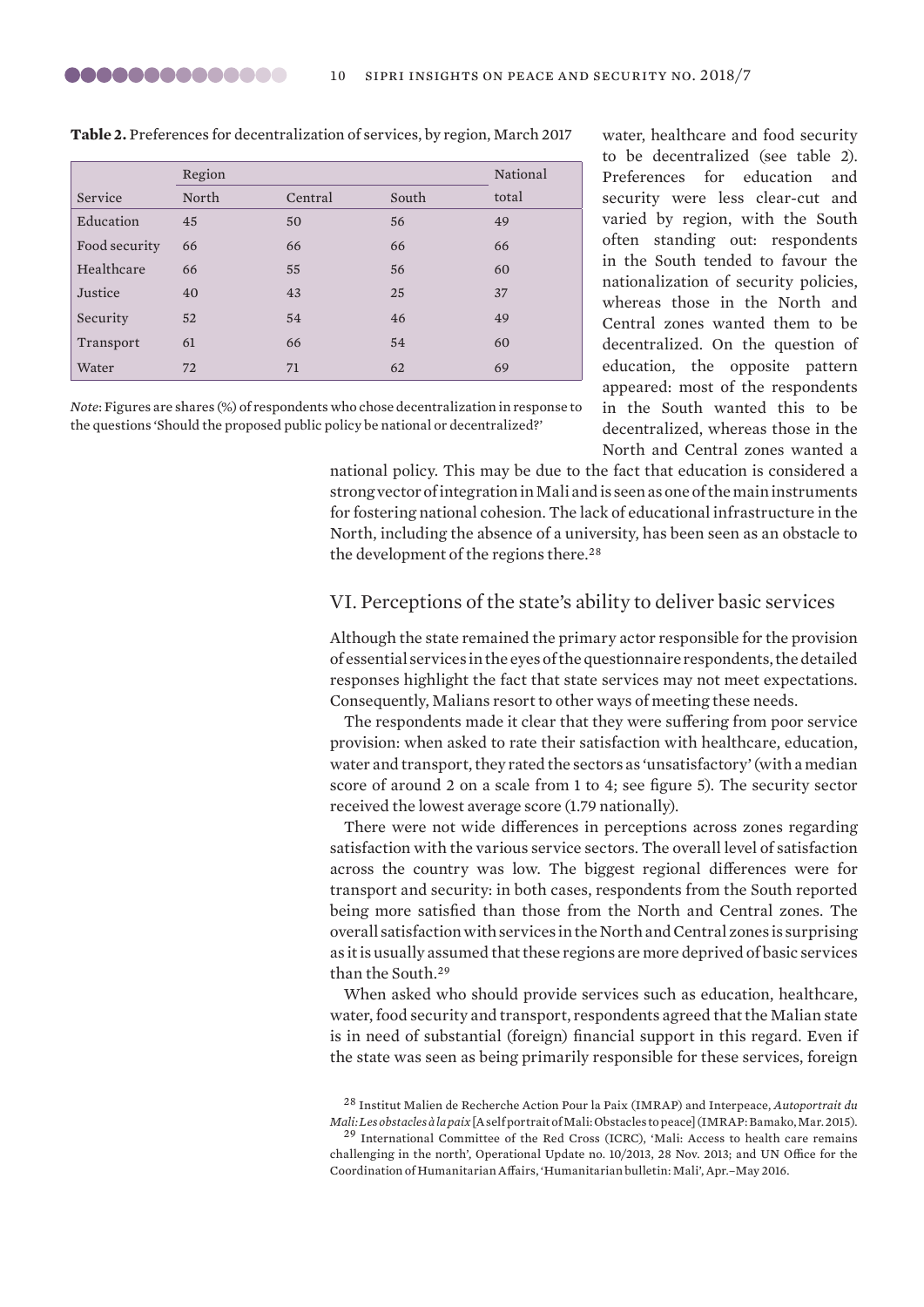**00000000000000** 

actors also ranked relatively high: 29 per cent for education, 34 per cent for healthcare, 34 per cent for water and 40 per cent for food security. This is not unusual—programmes financed and run by international organizations are common in fragile settings—but it does illustrate that the Malian state lacks the financial capacity or willingness to ensure the availability of essential security and welfare services. Moreover, external aid can have the effect of diluting the state's accountability for essential services and even weakening the governance framework over the long term. Indeed, such external support and funding has not just contributed to strengthening state services but has, in many instances, contributed to the maintenance of systems of patronage.<sup>30</sup>

Looking at each sector in turn also demonstrates the inability of the state to be the sole source of finance. Only 54 per cent of respondents believed that food security is the financial responsibility of the state (multiple actors could be selected). Instead, they believed that foreign organizations (40 per cent) and Malian CSOs (24 per cent) played an important role in ensuring food





security for Mali's population. Similar patterns are visible in respondents' reactions to water and healthcare. Religious organizations were seen as playing a relatively small role: they were chosen by only 2–5 per cent of respondents.

According to respondents from across the country, justice and security were the sectors in which the state has the largest responsibility (both 80 per cent), but they believed that foreign organizations and Malian CSOs should offer financial support. Youths, in particular, indicated that Malian CSOs and foreign actors should financially support the justice sector (20 and 14 per cent, respectively) and in the security sector (20 and 17 per cent, respectively). These two sectors are the only ones in which respondents wanted Malian CSOs to play a bigger role than foreign organizations—in all other sectors, respondents allocated more importance to support by foreign organizations than to support local civil society.

<sup>30</sup> Dollar, D. and Pritchett, L., *[Assessing Aid: What Works, What Doesn't, and Why](http://documents.worldbank.org/curated/en/612481468764422935/pdf/multi-page.pdf)*, World Bank Policy Research Report (Oxford University Press: New York, Nov. 1998).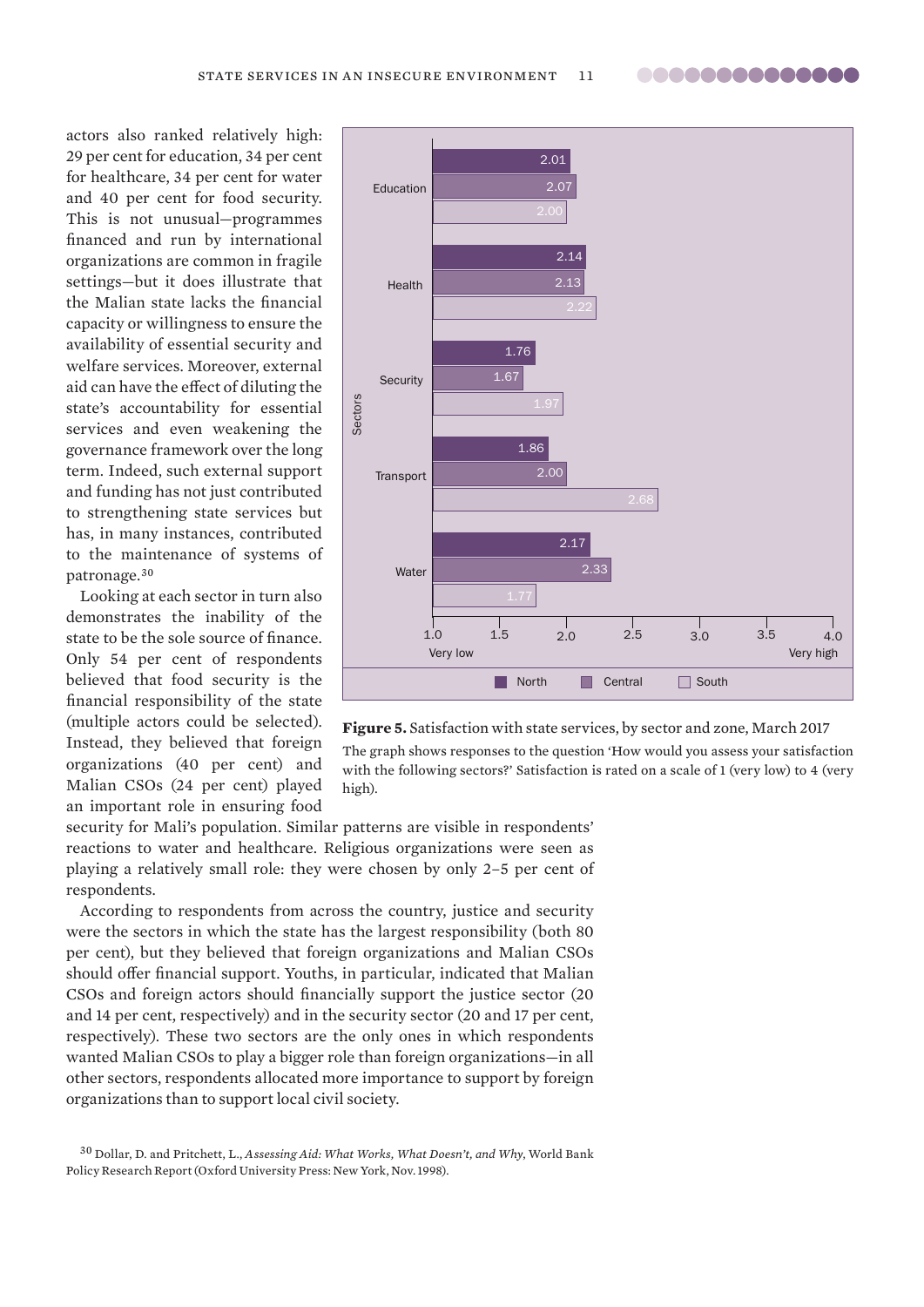

### **Figure 6.** Perceptions of civil society intervention in the security sector, by age group and zone, March 2017

The graph shows responses to the question 'Do you think it is normal that Malian civil society organizations intervene in the security sector?'

> institutions and are key to bringing the security issues of minority groups onto the public agenda.<sup>32</sup> The recognition of the crucial role that CSOs play in the security sector has even led many foreign organizations to fund capacity building and reinforcement of CSOs.<sup>33</sup>

> With justice and security being the most politically sensitive sectors, it might be the case that transport, water, food security and healthcare are perceived as less susceptible to foreign influence. Foreign organizations often have more funding and resources than local CSOs, and foreign aid and foreign intervention have arguably been highly successful when related to humanitarian-type issues that focus on the most basic needs.

> <sup>31</sup> International Center for Transitional Justice (ICTJ), '[Internationally-led justice efforts in](https://www.ictj.org/news/internationally-led-justice-efforts-mali)  [Mali must consider national context, adapt to local needs'](https://www.ictj.org/news/internationally-led-justice-efforts-mali), 10 June 2014.

For the justice sector, this could be due to a belief that internationally financed justice efforts might influence judicial decisions and contribute to a top-down approach, which ultimately makes mistakes and fails to account for what local communities feel should happen. In contrast, local civil society actors are believed to often communicate directly with communities and to incorporate local customs in order to reach a consensus in the creation of peace and justice projects that come from Malians for Malians.<sup>31</sup> The justice sector is also considered to be core to the identity of the state and where it exercises its sovereignty—a traditional view that is in line with the French state model.

A similar explanation could apply to the security sector. There is a common perception that foreign actors misunderstand or misinterpret the local conflict dynamics in Mali. Due to this, Malian CSOs offer a more local and adequately informed approach to influencing security in the country. Malian CSOs are arguably better equipped than foreign organizations to facilitate continuous communication between the local populations and security

<sup>32</sup> Loada, A. and Moderan, O., *[Civil Society Involvement in Security Sector Reform and Governance](http://issat.dcaf.ch/download/104807/1875874/SSRG-West-Africa-Toolkit-Tool-6-EN.pdf)*, Tool no. 6 of the Toolkit for Security Sector Reform and Governance in West Africa (Geneva Centre for the Democratic Control of Armed Forces: Geneva, 2015).

<sup>33</sup> Caparini, M., '[Civil society and democratic oversight of the security sector: A preliminary](http://iskran.ru/cd_data/disk2/rr/030.pdf)  [investigation](http://iskran.ru/cd_data/disk2/rr/030.pdf)', Geneva Centre for the Democratic Control of Armed Forces (DCAF) Working Paper no. 132, Jan. 2004, p. 4.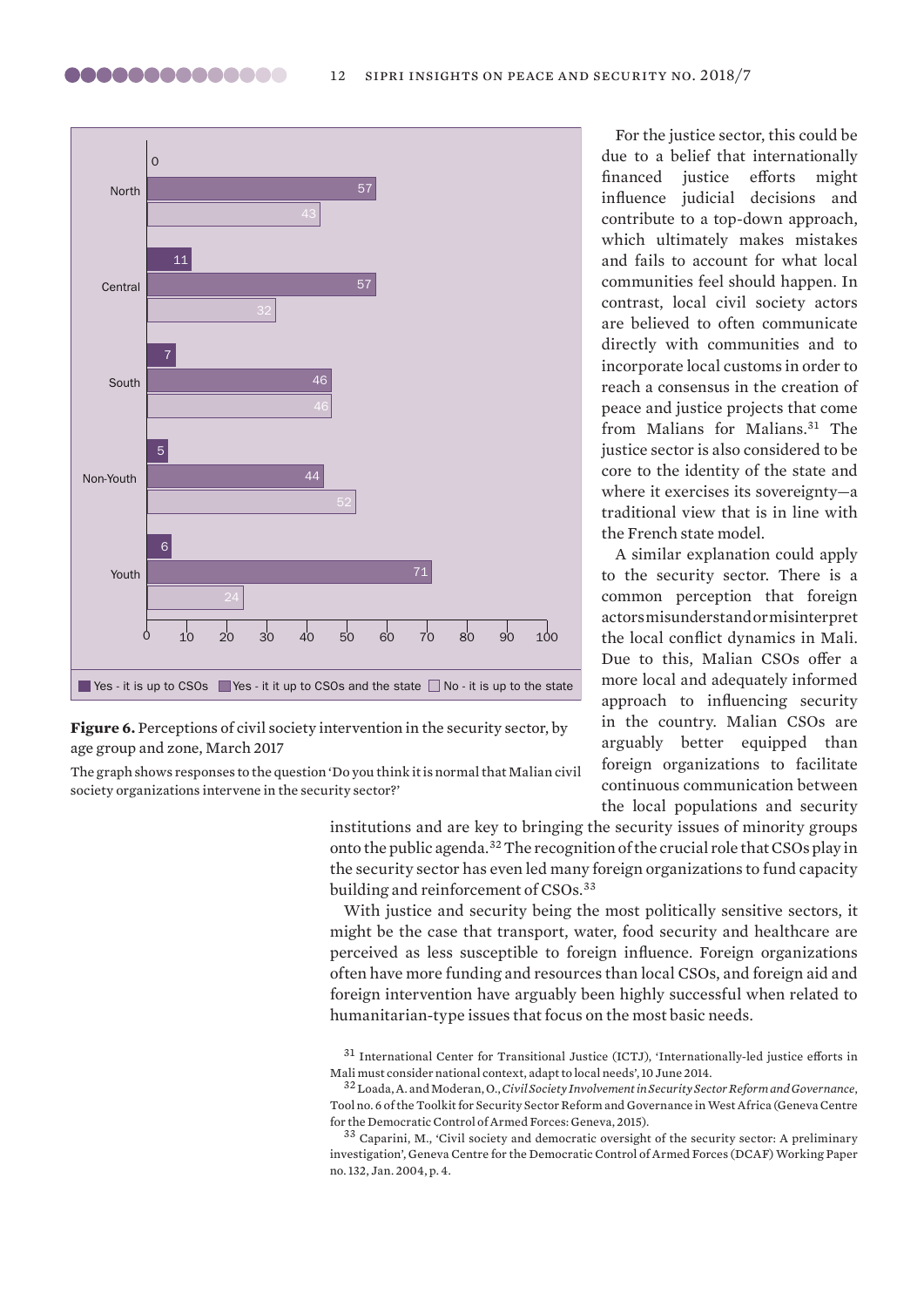**00000000000000** 

There was a solid consensus among the respondents that Malian CSOs should intervene in the provision of security and justice (54 per cent and 48 per cent, respectively). More non-youths wanted a bigger role for the state than youths, with the latter giving more importance to CSOs across all sectors. The North showed a relatively high demand for stateorganized security and less CSO intervention than the Central zone (see figure 6).

In other sectors, including education, the demand for financial support by foreign organizations is more substantial. Education lies at the heart of a functioning state and is of the most strategic importance.<sup>34</sup> In this light, it is noteworthy that



**Figure 7.** Perceptions of education provision, by age group and zone, March 2017

The graph shows responses to the question 'Who should finance education?'

almost one-third of respondents demand foreign organisations to fund education in Malian schools (see figure 7). The lack of confidence in the willingness and capability of the Malian state is highest in the North and Central zones. In Central Mali, none of the respondents saw the state as capable of being the only provider of education, while 97 per cent said education should be provided by the state in collaboration with Malian civil society. There was also a significant difference in the perceptions of youths and non-youths: about one in four youths (24 per cent) saw education as the responsibility of Malian CSOs only, without state involvement, compared with one in seventeen non-youths (6 per cent).

Across the country, respondents identified a crucial role for Malian CSOs in the delivery of basic social services (the fact that respondents are civil society actors probably contributes to this). Across all the sectors, youths tended to allocate more importance to civil society than non-youths, and non-youths indicated a bigger role for the state than youths.

# VII. Local initiatives to fill the security gap: Security from below

Insecurity and the absence of adequate state security provision remained key concerns for all respondents. In the absence of state security providers considered able and legitimate, initiatives have flourished on an individual or collective level to offer protection from violence.

On an individual level, respondents had tried to protect themselves and their families by taking specific security measures related to location and gender (see figure 8), such as not going out late (particularly in the Central zone), avoiding certain communities (particularly women) or not travelling alone (particularly women).

<sup>34</sup> Organisation for Economic Co-operation and Development (note 13), p. 21.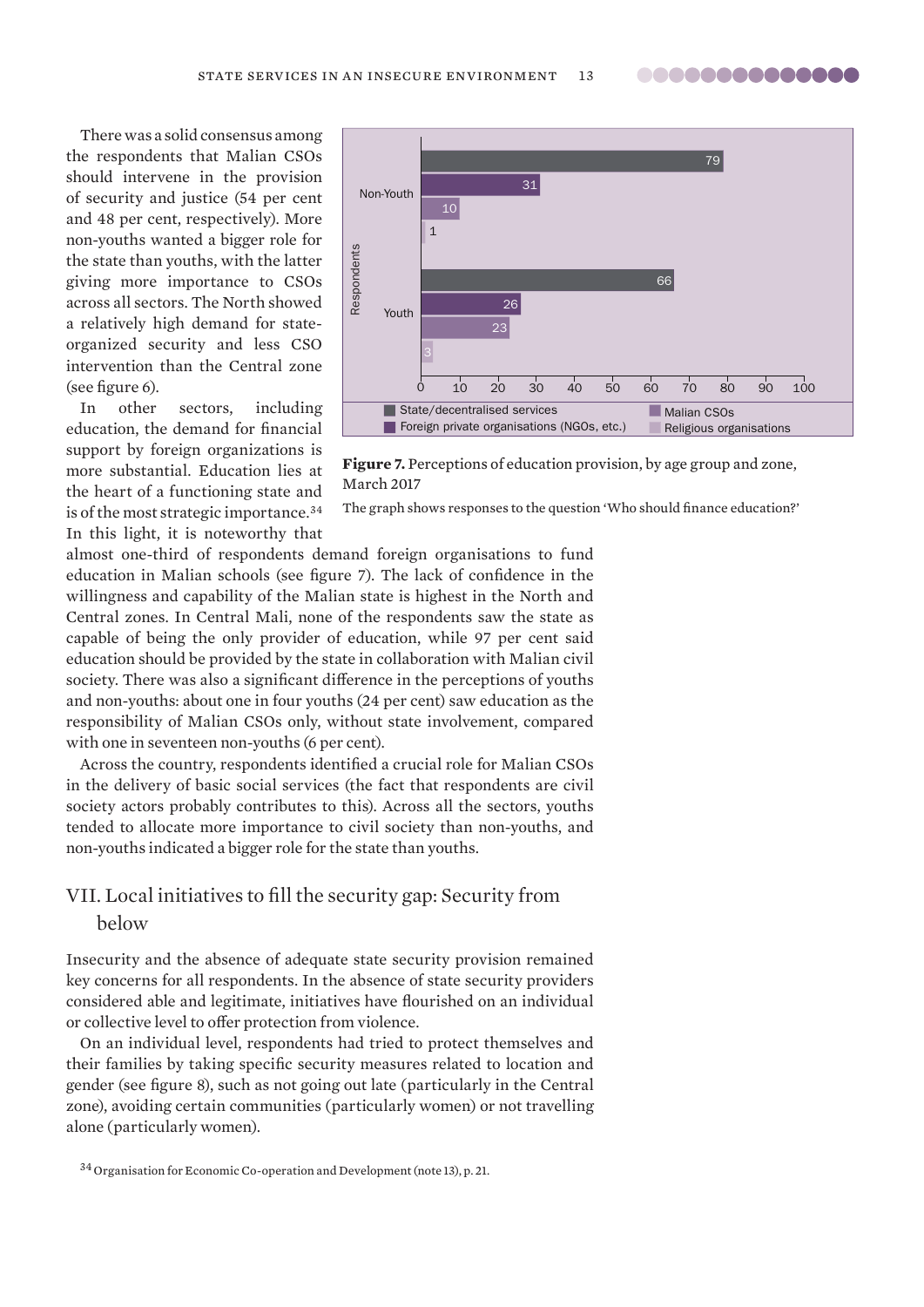



The graph shows responses to the question 'If you have taken specific measures to ensure the safety of your family, what do they consist of?'

security forces.

This continued presence of local militias, and their growth, means that the state does not have a monopoly on the use of force. According to respondents, these armed local militias were not only a consequence but a driver of insecurity and violence (see figure 10). In the North, two-thirds of respondents reported that security groups had caused trouble—thereby exacerbating existing security problems. Given the fact that non-youths had heard about trouble linked to these groups more often than youths, it is surprising that they nevertheless felt more protected by the presence of these groups and wanted their presence to increase. In contrast, respondents from the Central zone reported that these groups caused relatively little trouble and their deployment increased the sense of security. These respondents wanted more informal local security groups to be deployed.

On a community level, respondents across all three zones indicated that their communities have coped with poor services by establishing their own local security initiatives (see figure 9). The nature of these initiatives differed across the zones. In the North and Central zones, communities had mostly organized patrolling local militias (72 per cent in the North, 63 per cent in the Central zone). In the South, 50 per cent of communities had taken 'other' measures to guarantee security. Of those, 38 per cent had established night-time patrols and 25 per cent had set up armed selfdefence groups.

The presence of these local militias is not new in Mali. Hunter societies have traditionally existed to support customary authorities in establishing law and order and protecting the community.<sup>35</sup> With repeated rebellions and armed insurgencies in Mali since independence, in some regions the local self-protection groups have evolved and proliferated. Some of these groups have been supported by the state to act as proxies and have acted alongside, or in place of, official

<sup>35</sup> Hagberg, S., ['Beyond regional radars: Security from below and the rule of law in the Sahel](https://doi.org/10.1080/10220461.2018.1417903)', *South African Journal of International Affairs*, vol. 25, no. 1 (2018), pp. 21–37.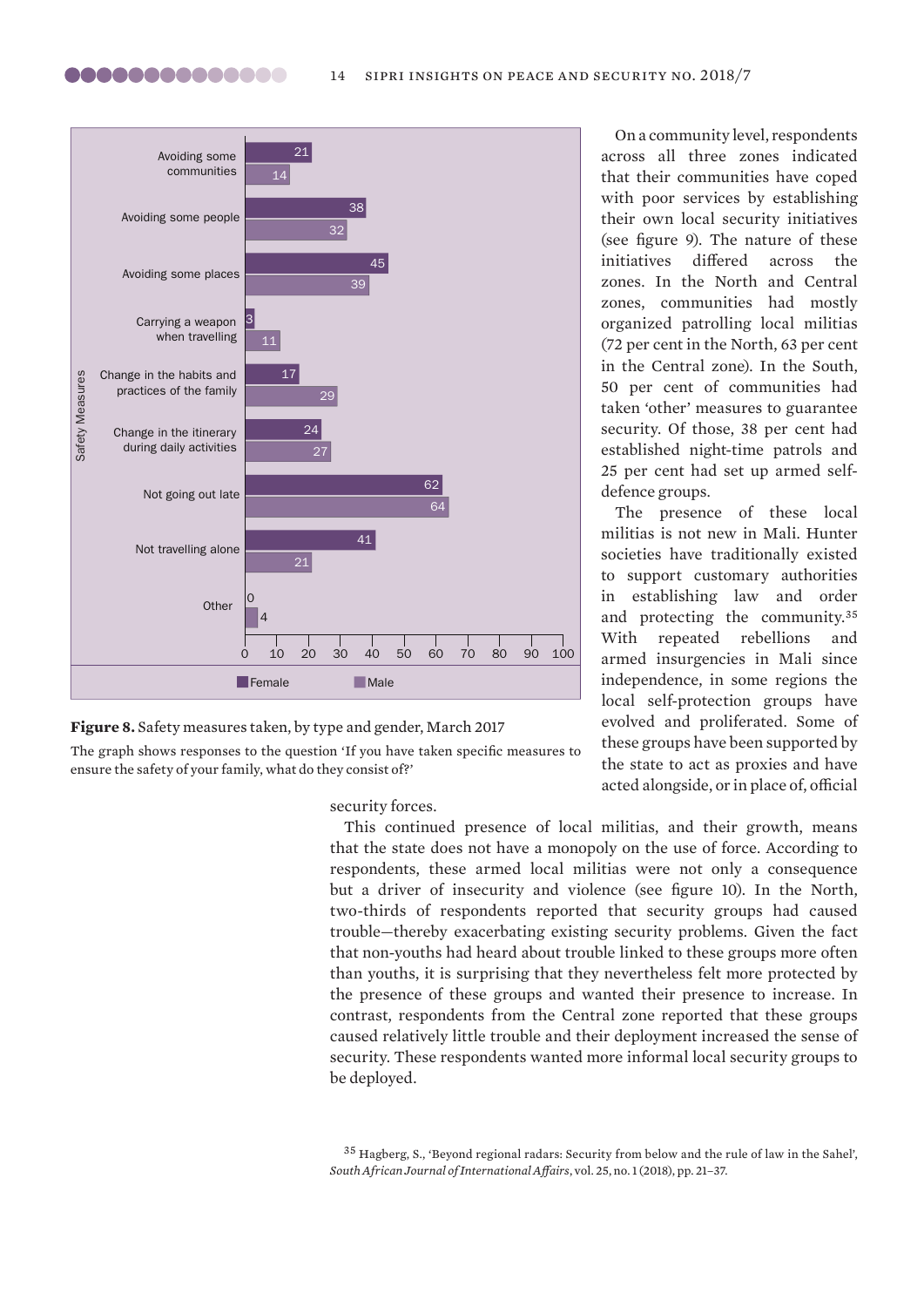..............

# VIII. Conclusions

Respondents' answers to the questionnaire show that in Mali (particularly North and Central) the state is not perceived as having the capacity to deliver essential services to the population. In such a situation, non-state actors gain more importance and other initiatives emerge to meet the population's demand for basic services. While this does not, in theory, undermine the legitimacy of the state (respondents still saw it as the actor with the most legitimacy to provide these services), it does create parallel, and possibly competing, systems of service provision.

The respondents' answers also demonstrate the capacity of Malians to find resources and organize themselves in times of duress. This gives cause for hope and indicates a new and novel way for the Malian state to harness the resilience of its population: it may be possible for state services to regulate and support communities that have found innovative and entrepreneurial methods for getting the services they need.

In this sense, there are no 'ungoverned spaces' in Mali. When communities realize that the state may not be able to provide the services that they require, they either turn to other service providers



**Figure 9.** Local security initiatives, by age group, zone and gender, March 2017

The graph shows responses to the question 'Has your community launched a local security initiative?'



**Figure 10.** Perceptions of trouble associated with local armed security groups, by age group, zone and gender, March 2017

The graph shows responses to the question 'Have you heard about any trouble linked to the presence of local armed security groups?'

or create their own mechanisms. However, this situation is at odds with the image—still very much in the minds of Malians—of the state as the primary provider of services. It also undermines Mali's sovereignty, as more and more actors can claim to be legitimately intervening inside its borders to provide these services.

These issues are of critical importance today: the current crisis started six years ago and a peace agreement was signed three years ago that aimed to reinstate the authority (and legitimacy) of the state over the entire Malian territory. Following the presidential elections in July–August 2018, crucial parliamentary elections are due to take place in 2019. In these turbulent times, the state needs to demonstrate its ability to deliver change and progress in the lives of the Malian population.